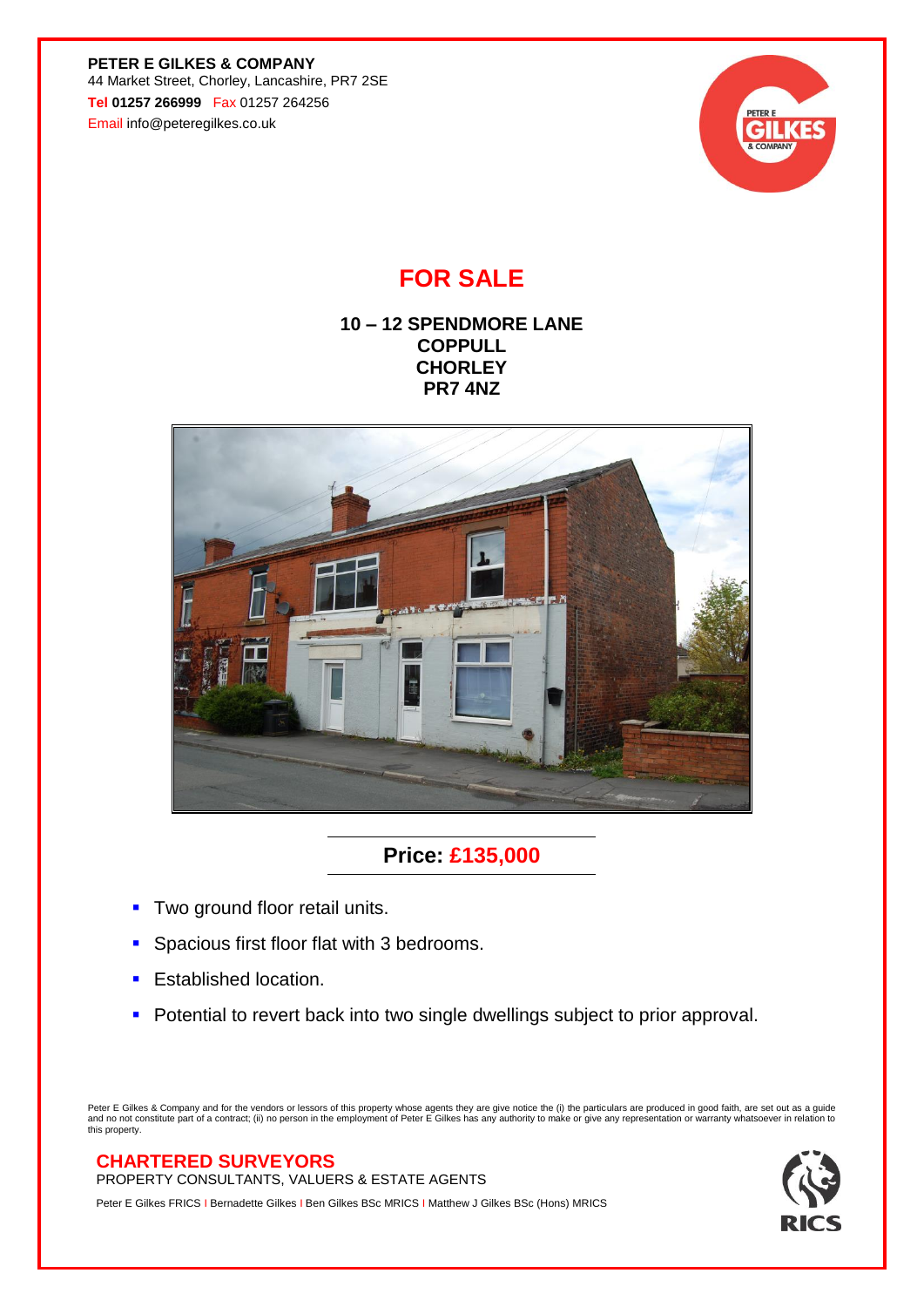| <b>Description:</b>                | Two ground floor retail units previously interconnected with spacious three<br>bedroom first floor flat.                                                                                                                                                                                                                                                                                      |
|------------------------------------|-----------------------------------------------------------------------------------------------------------------------------------------------------------------------------------------------------------------------------------------------------------------------------------------------------------------------------------------------------------------------------------------------|
|                                    | No. 10 Spendmore Lane was previously occupied as a sunbed salon with<br>waiting room and two private cubicles and the availability of three phase<br>electricity supply.                                                                                                                                                                                                                      |
|                                    | No. 12 was previously trading as a hairdressers.                                                                                                                                                                                                                                                                                                                                              |
|                                    | The property is available For Sale with vacant possession of all parts.                                                                                                                                                                                                                                                                                                                       |
| Location:                          | Proceeding from Chorley town centre along the B5251 Coppull Road, turn<br>left at the roundabout junction with the Spar convenience store onto<br>Spendmore Lane and proceed for approximately 30m with the property on<br>the left hand side.                                                                                                                                                |
| <b>Accommodation: Ground Floor</b> |                                                                                                                                                                                                                                                                                                                                                                                               |
| (all sizes are approx)             | <b>No 10</b><br>Sales Area 4.5m x 8.3 m (14'7 x 27'2) including two private cubicles.                                                                                                                                                                                                                                                                                                         |
|                                    | Storeroom 2m x 2.5m (6'5 x 8'2).                                                                                                                                                                                                                                                                                                                                                              |
|                                    | WC/Stores 1.85m x 4.7m (6' x 15'4).                                                                                                                                                                                                                                                                                                                                                           |
|                                    | <b>Ground Floor</b>                                                                                                                                                                                                                                                                                                                                                                           |
|                                    | <b>No 12</b>                                                                                                                                                                                                                                                                                                                                                                                  |
|                                    | Sales Area 4.45m x 4m (14'5 x 13'1).                                                                                                                                                                                                                                                                                                                                                          |
|                                    | Rear Kitchen 2.8m x 3.2m (9'1 x 10'4).                                                                                                                                                                                                                                                                                                                                                        |
|                                    | Rear Storeroom 2.4m x 2.4m (7'8 x 7'8).                                                                                                                                                                                                                                                                                                                                                       |
|                                    | <b>First Floor Flat</b>                                                                                                                                                                                                                                                                                                                                                                       |
|                                    | Bedroom 1 4.5m x 3.25m (14'7 x 10'6).<br>Lounge $4.6m \times 3.3m$ (15' x 10'8) leading into                                                                                                                                                                                                                                                                                                  |
|                                    | Dining Room $3m \times 1.8m$ (9'8 $\times$ 5'9).                                                                                                                                                                                                                                                                                                                                              |
|                                    | Kitchen 2.45m x 3.35m $(8' \times 10'9)$ .                                                                                                                                                                                                                                                                                                                                                    |
|                                    | Bedroom 2 2m x 4m (6'5 x 13'1).                                                                                                                                                                                                                                                                                                                                                               |
|                                    | Bathroom 2m x 3.2m (6'5 x 10'4) including bath, WC and handbasin.                                                                                                                                                                                                                                                                                                                             |
|                                    | Bedroom 3 2.4m x 3.2m (7'8 x 10'4).                                                                                                                                                                                                                                                                                                                                                           |
| <b>Outside:</b>                    | Rear enclosed yard.                                                                                                                                                                                                                                                                                                                                                                           |
| <b>Price:</b>                      | £135,000 (One Hundred and Thirty Five Thousand Pounds).                                                                                                                                                                                                                                                                                                                                       |
| VAT:                               | Not applicable.                                                                                                                                                                                                                                                                                                                                                                               |
| <b>Assessment:</b>                 | According to the Valuation Office website No. $10 - 12$ Spendmore Lane,<br>Coppull is described as 'Shop and Premises' with a Rateable Value of<br>£5,200. It is assumed that the first floor flat is within Band A for Council<br>Tax Purposes. All interested parties should make their own enquiries with<br>Chorley Borough Business Rates and Council Tax Department on 01257<br>515151. |